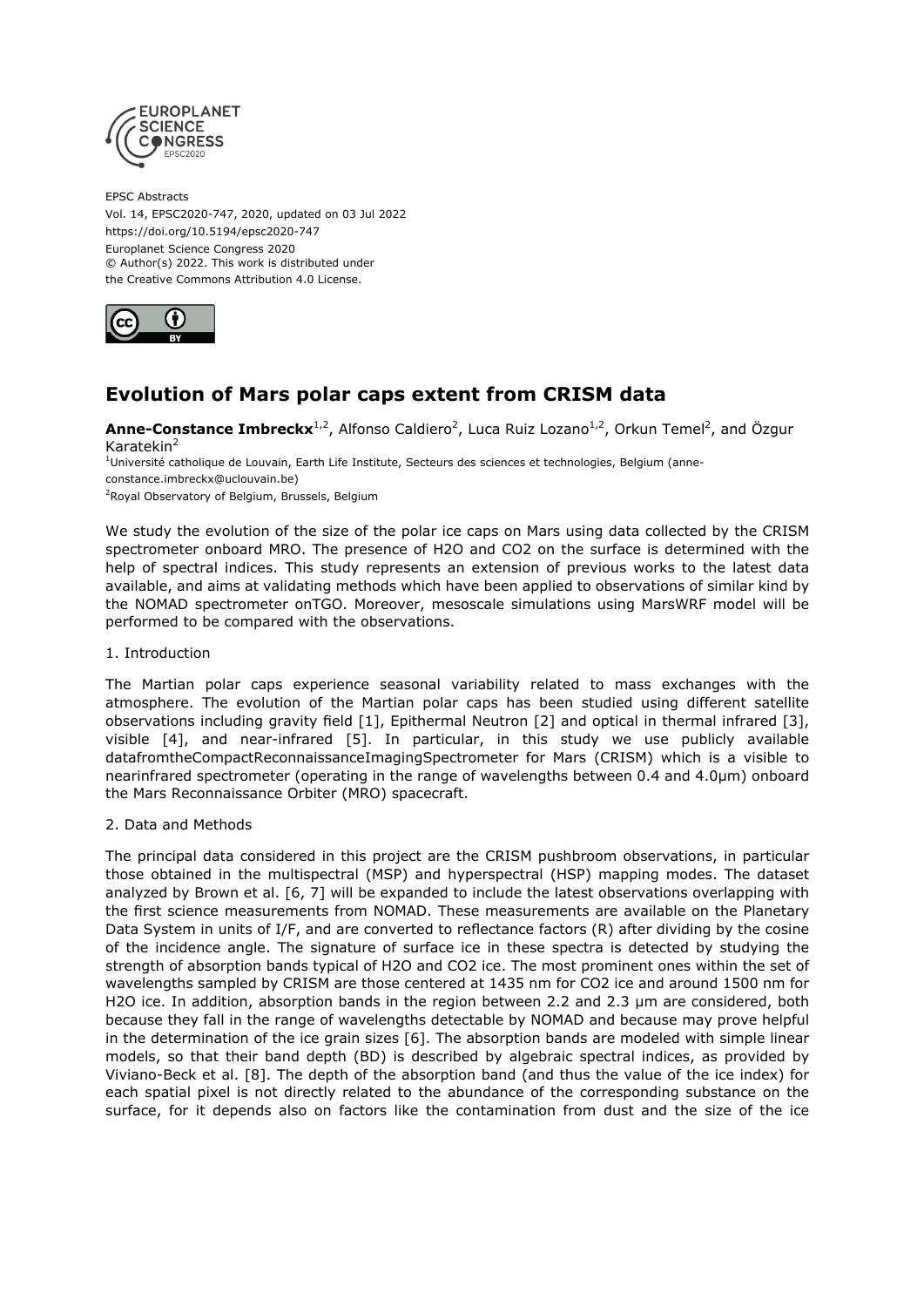grains. These factors are accounted for by comparison with synthetic spectra provided by the Planetary Spectrum Generator (PSG). The data are grouped in bins of solar longitude (LS) and (areocentric) longitude, and for each image the pixels in the cross-track direction are averaged together to increase the signal-to-noise ratio (SNR). The ice indices are evaluated for each of the resulting spectra. A threshold is selected for the values of both indices, below which the corresponding species is assumed to be absent from the surface. Thus, for each LS and longitude bin, the latitude of the pixel furthest away from the pole presenting a value of the ice index higher than the threshold is taken as a point of the polar cap edge. The points are linearly interpolated, to obtain the H2O and the CO2 polar cap edges, also referred to as CROHUS and CROCUS lines, respectively. The results are compared with the other observations as well as Global Circulation Models (MarsWRF) [9].

# 3. Discussion and Outlook

Figure 1: Evolution of the CO2 ice in the South polar cap from MY30 to MY33. The plot in the lower part displays the corresponding areas. Those obtained by Brown et al. (MY 29) [6] are also shown for comparison.



Figure1 shows results describing the variability of the South polar CO2 ice cap during four Mars years(MY), from MY30 to MY33. In this phase, the values of the thresholds for the H2O and CO2 are set to those employed by Brown et al. [7], which limit the contributions from noisy spectra and clouds absorptions. The plot in the lower part displays the corresponding areas. Those obtained by Brown et al. (MY 29) [6] are also shown for comparison, which exhibits a good agreement with ours. Finally, the interannual differences in cap evolution seem to be of the same order or below the uncertainty of the estimates and therefore, could not be separated from uncertainties of the detection method.

# References

[1] O.Karatekin,T.V.Hoolst,andV.Dehant. Martian global-scale CO2 exchange from time-variable gravity measurements. Journal of Geophysical Research: Planets, 111(E6), 2006.

[2] D. Golovin, I. Mitrofanov, A. Anikin, et al. Variations of polar CO2 caps during the first Martian year of FREND onboard TGO. EGU General Assembly 2020, Online, 4–8 May 2020, EGU20209303, 2020.

[3] S.Piqueux,A.Kleinböhl,P.O.Hayne,etal. Variability of the martian seasonal CO2 cap extent over eight Mars Years. Icarus,251:164–180,May 2015.

[4] W.M.Calvin,P.B.James,B.A.Cantor,andE.M. Dixon. Interannual and seasonal changes in the north polar ice deposits of Mars: Observations from MY 29–31 using MARCI. Icarus, 251:181– 190, May